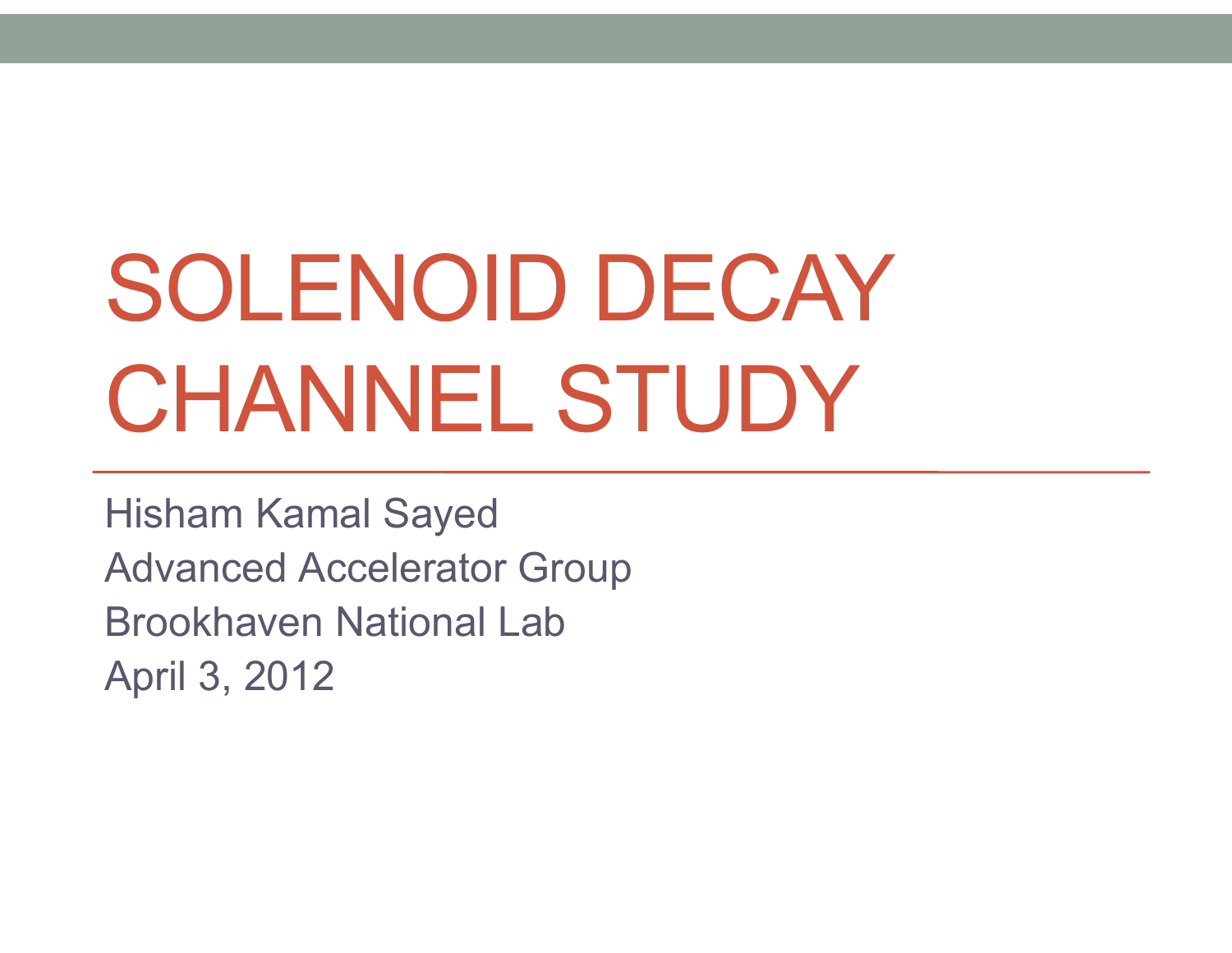### IDS120J Solenoid Field Map (icool boundary conditions)





| 0.05  | $0.5^{\circ}$ |             | 0.868 45.815 |
|-------|---------------|-------------|--------------|
| 3.483 | 0.5           | 0.523 47.67 |              |
| 0.05  | 0.5           |             | 0.868 45.815 |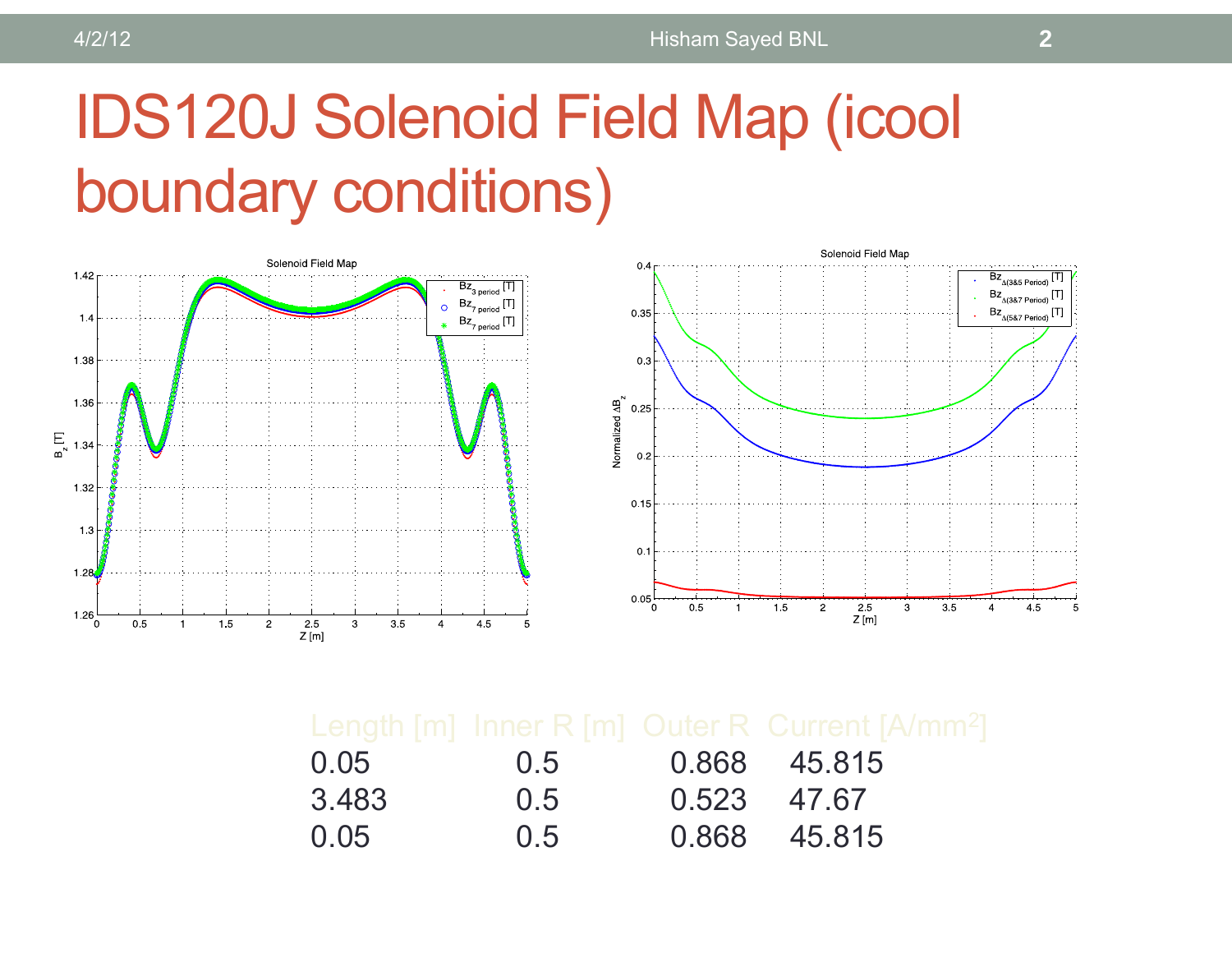## Solenoid Field Map (IDS120K(J))

### On Axis Field

### Normalized ∆(120J,120K)

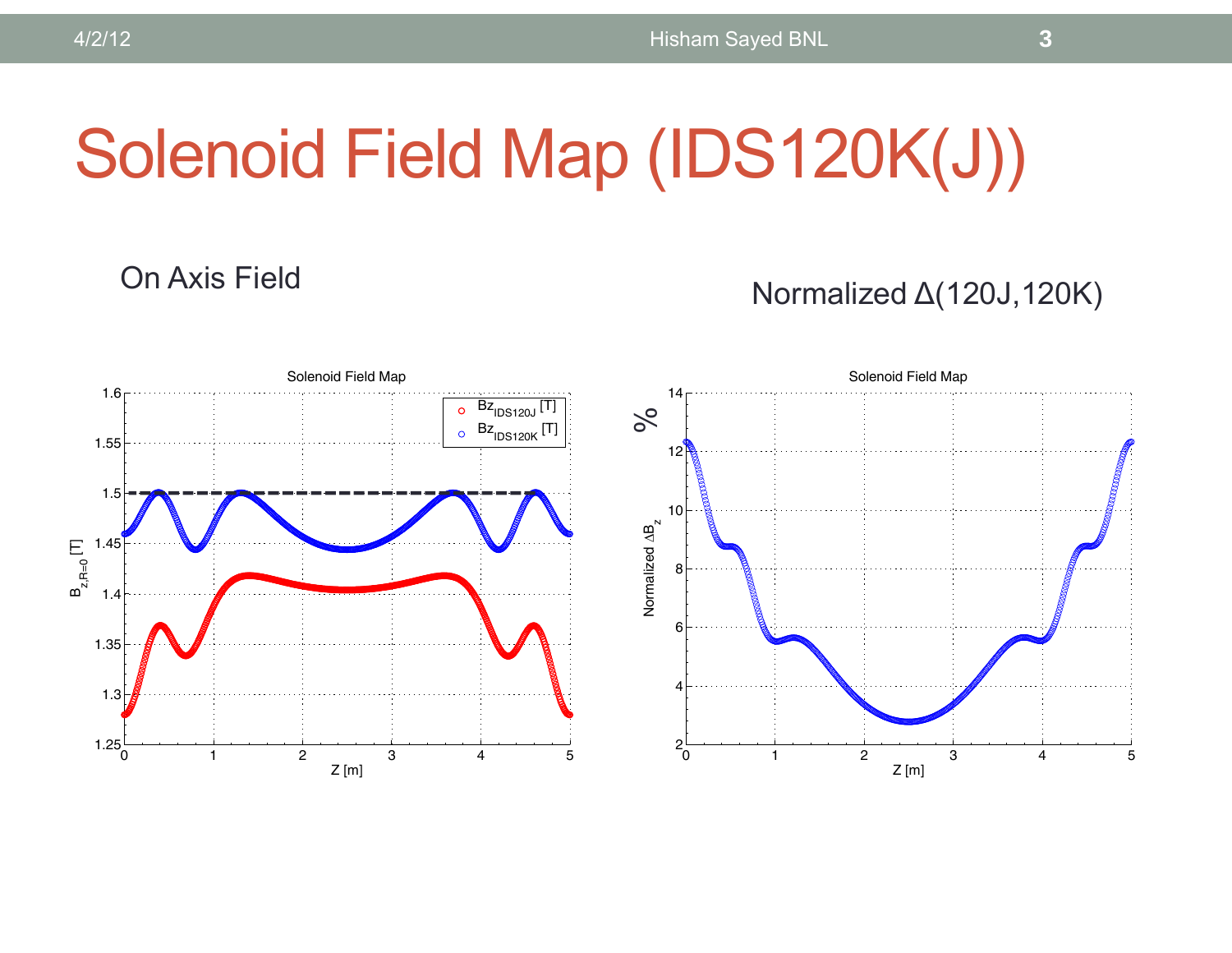### Initial Particle Distribution

### PARTICLE GENERATIONS by ICOOL

 $R_low = 0.0$  R\_high = 0.1 [m] phi\_low = 0 [degree] phi\_high = 360 z\_low = 0 z\_high=0 Pr\_low = 0  $[GeV/c]$  Pr\_high = 0.07 Pphi\_low = -0.001 Pphi\_high =0.001 Pz\_low=0.1  $[GeV/c]$ Pz  $high = 0.5$ 

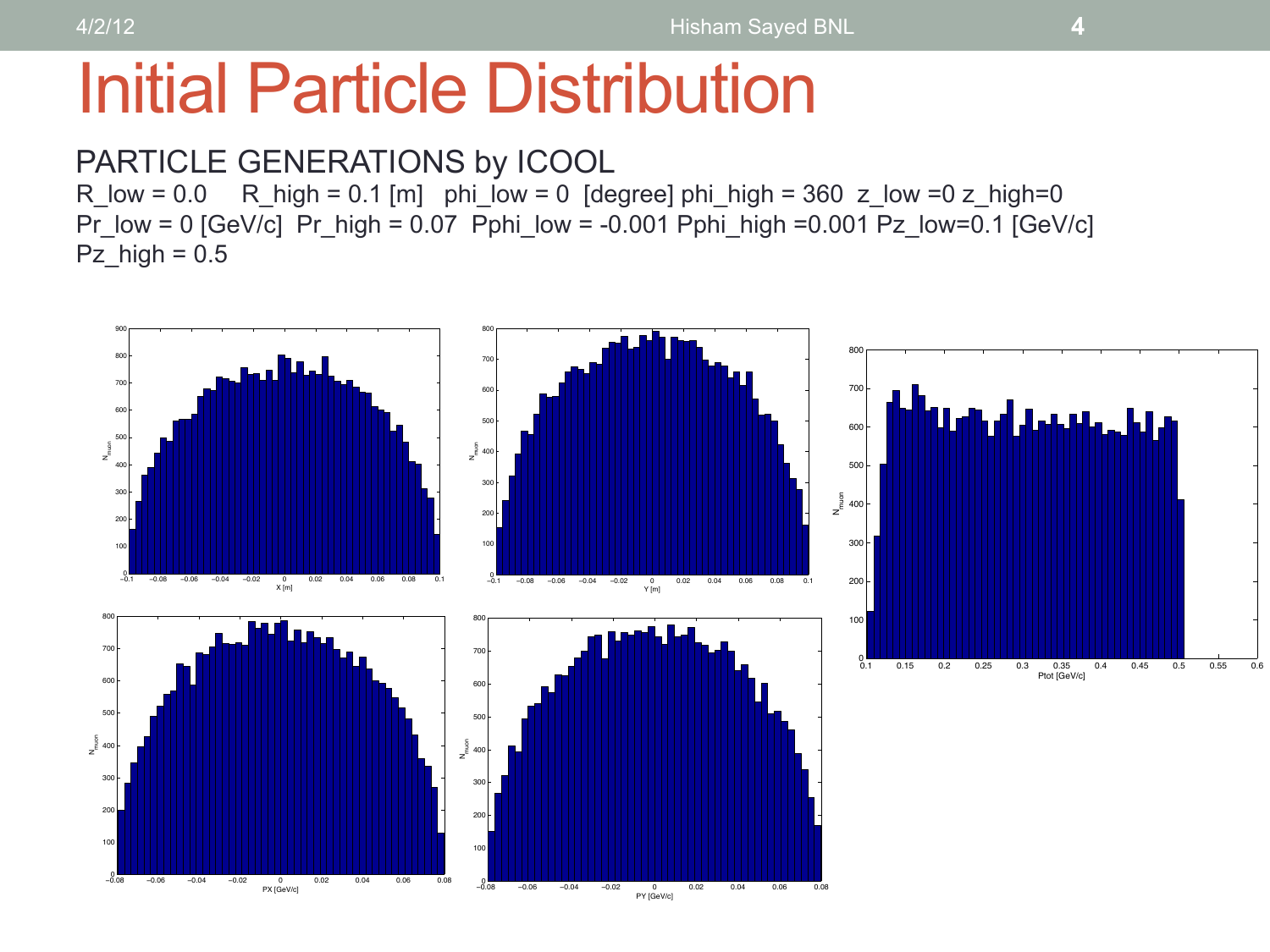## Particle Tracking

- $\triangleright$  Initial Number of Particles 99000
- $\triangleright$  Particles passed 1.5 T const. sol field 80528 (18%)
- $\triangleright$  Particles passed IDS120J channel 66451  $(17%)$
- $\triangleright$  Particles passed IDS120K channel 76473 (5%)

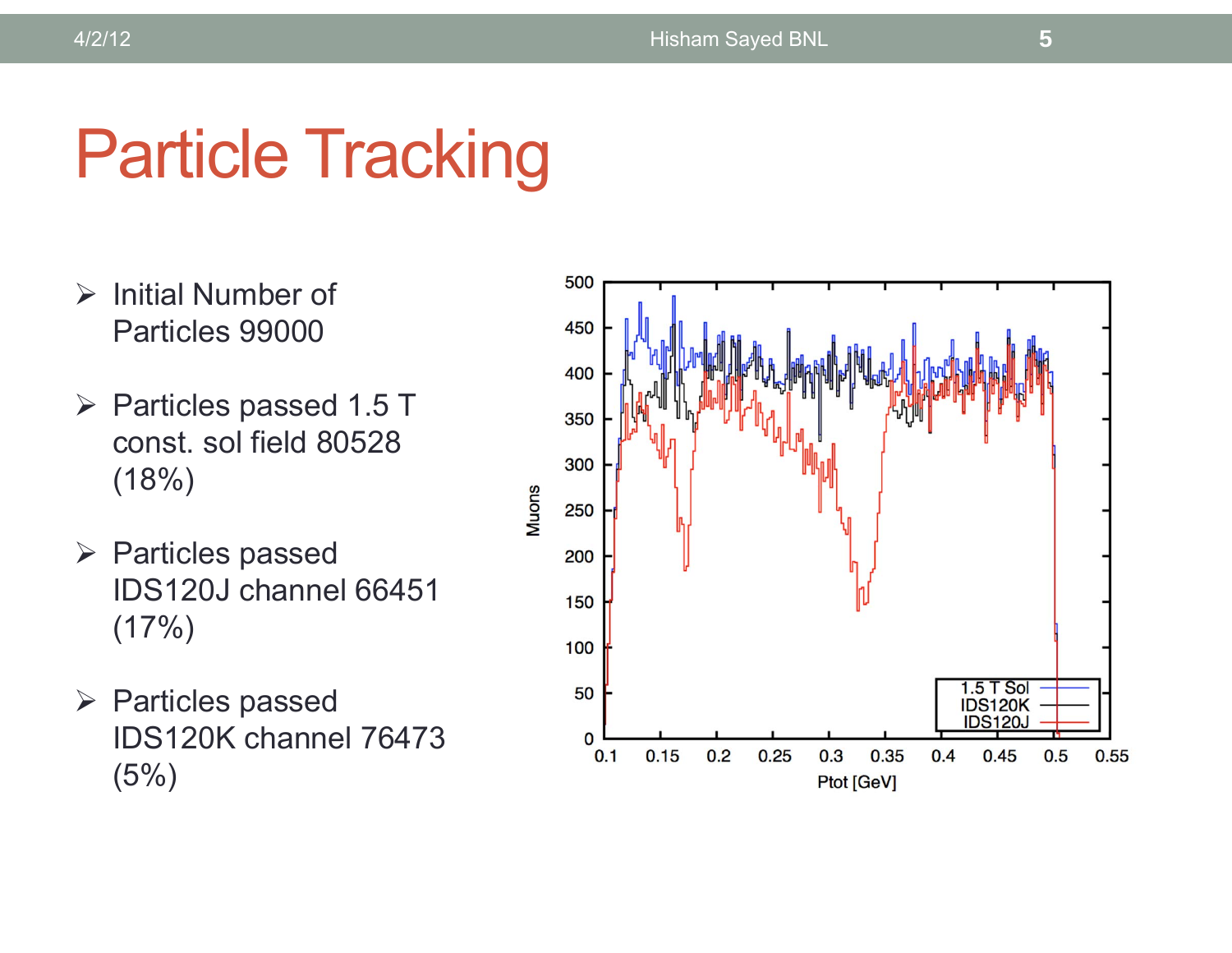### Dynamic Aperture





4/2/12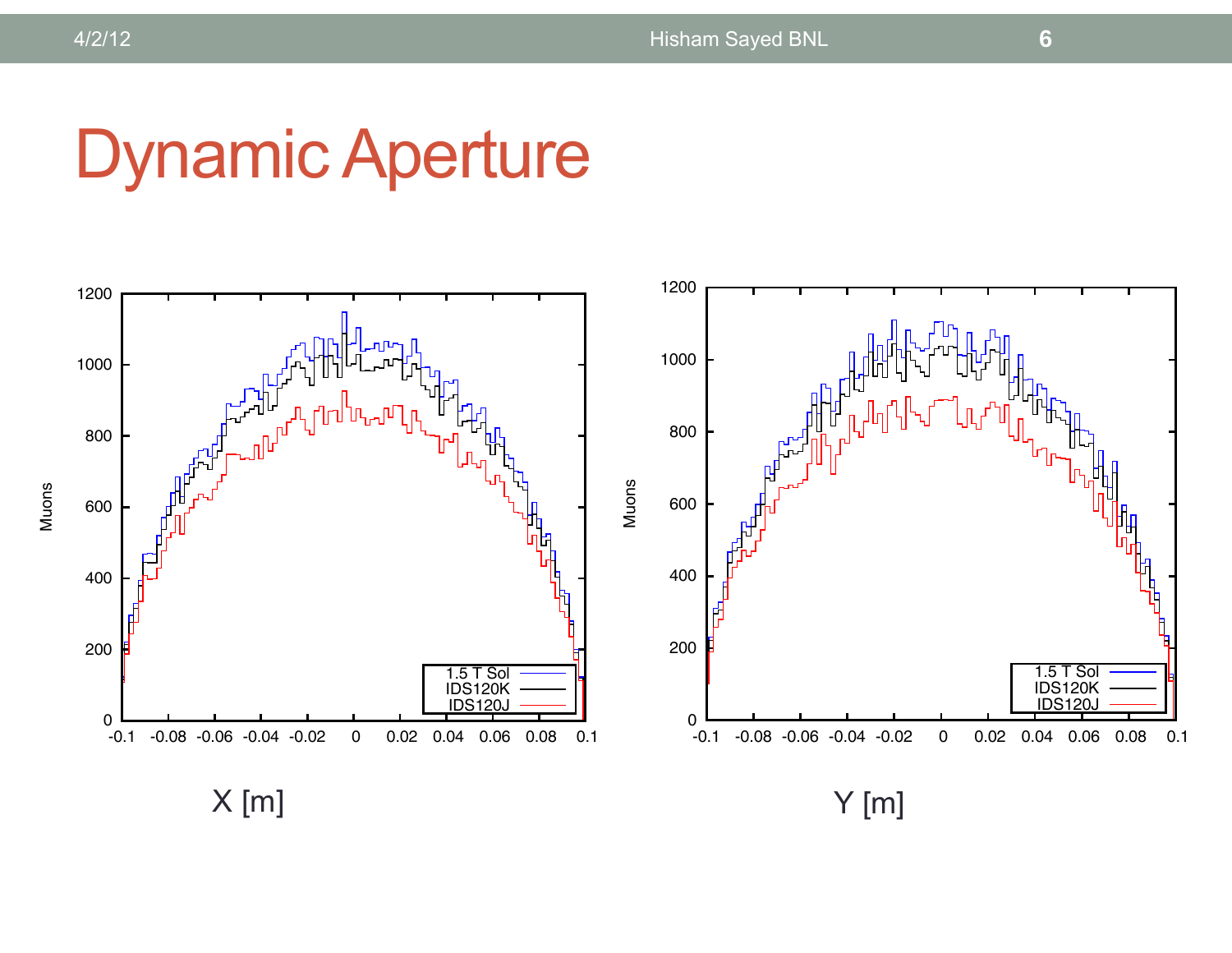## Low Energy (IDS120K)